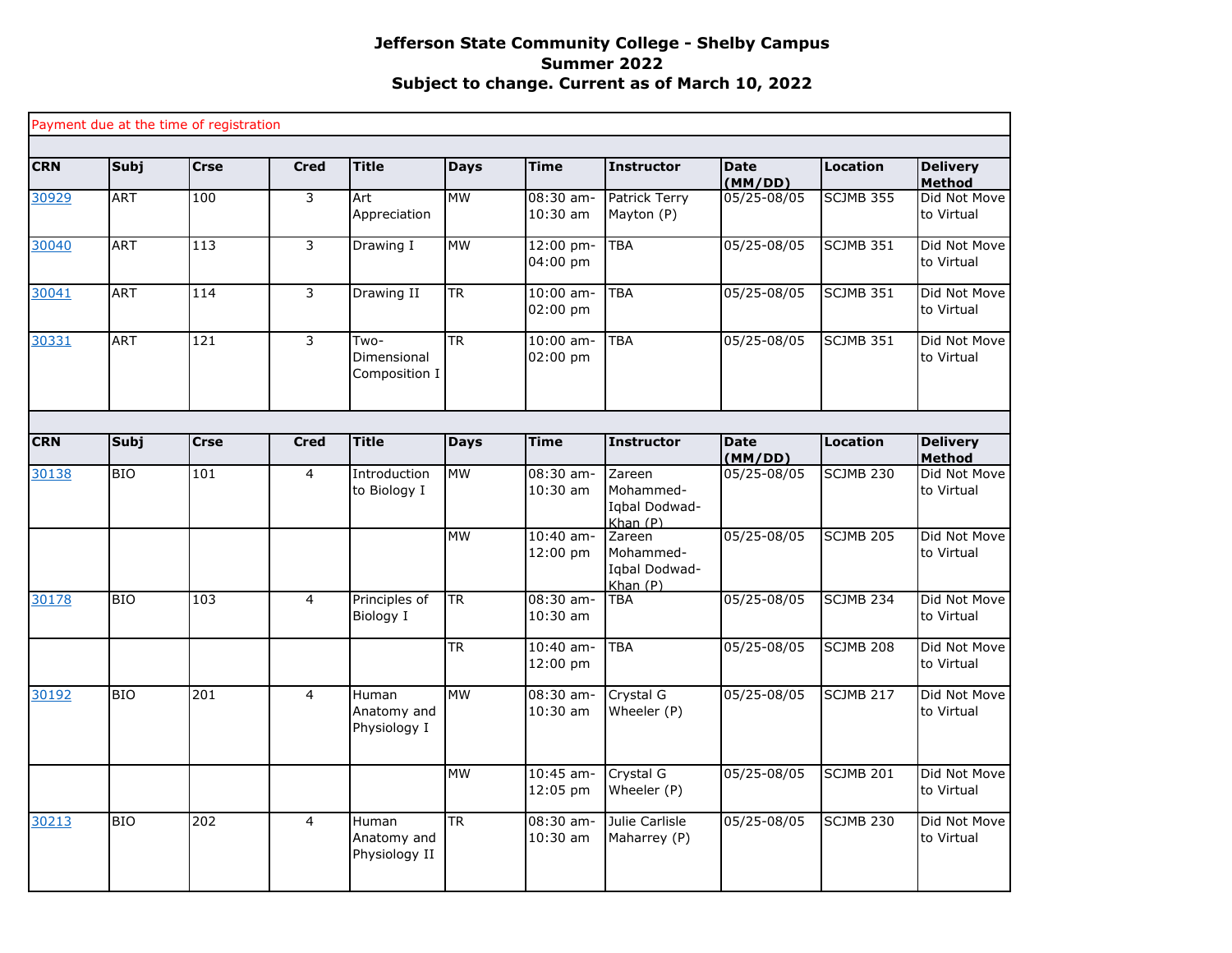|            |             | Payment due at the time of registration |                |                                                         |                          |                         |                                |                        |                  |                                  |
|------------|-------------|-----------------------------------------|----------------|---------------------------------------------------------|--------------------------|-------------------------|--------------------------------|------------------------|------------------|----------------------------------|
|            |             |                                         |                |                                                         | $\overline{\mathsf{TR}}$ | 10:45 am-<br>12:05 pm   | Julie Carlisle<br>Maharrey (P) | 05/25-08/05            | <b>SCJMB 204</b> | Did Not Move<br>to Virtual       |
| 30220      | <b>BIO</b>  | $\overline{220}$                        | $\overline{4}$ | General<br>Microbiology                                 | $\overline{\mathsf{TR}}$ | $01:00$ pm-<br>02:20 pm | Stephanie Miller<br>(P)        | 05/25-08/05            | SCJMB 213        | Did Not Move<br>to Virtual       |
|            |             |                                         |                |                                                         | <b>TR</b>                | 02:20 pm-<br>05:00 pm   | Stephanie Miller<br>(P)        | 05/25-08/05            | SCJMB 215        | Did Not Move<br>to Virtual       |
|            |             |                                         |                |                                                         |                          |                         |                                |                        |                  |                                  |
| <b>CRN</b> | <b>Subj</b> | <b>Crse</b>                             | <b>Cred</b>    | <b>Title</b>                                            | <b>Days</b>              | <b>Time</b>             | <b>Instructor</b>              | <b>Date</b><br>(MM/DD) | Location         | <b>Delivery</b><br>Method        |
| 30970      | <b>BUS</b>  | 241                                     | 3              | Principles of<br>Accounting I                           | <b>MW</b>                | $08:30$ am-<br>10:30 am | James Walter<br>Calhoun (P)    | 05/25-08/05            | SCJMB 408        | Did Not Move<br>to Virtual       |
| 30971      | <b>BUS</b>  | 242                                     | 3              | Principles of<br>Accounting II                          | <b>MW</b>                | $10:45$ am-<br>12:45 pm | James Walter<br>Calhoun (P)    | 05/25-08/05            | SCJMB 408        | Did Not Move<br>to Virtual       |
|            |             |                                         |                |                                                         |                          |                         |                                |                        |                  |                                  |
| <b>CRN</b> | Subj        | Crse                                    | <b>Cred</b>    | <b>Title</b>                                            | <b>Days</b>              | <b>Time</b>             | <b>Instructor</b>              | <b>Date</b><br>(MM/DD) | Location         | <b>Delivery</b><br><b>Method</b> |
| 30920      | <b>CHM</b>  | 111                                     | $\overline{4}$ | College<br>Chemistry I                                  | <b>TR</b>                | 08:30 am-<br>10:30 am   | Lisa Alexandria<br>Nagy (P)    | 05/25-08/05            | <b>SCGSB 301</b> | Did Not Move<br>to Virtual       |
|            |             |                                         |                |                                                         | <b>TR</b>                | $10:30$ am-<br>12:30 pm | Lisa Alexandria<br>Nagy (P)    | 05/25-08/05            | SCGSB 300        | Did Not Move<br>to Virtual       |
| 30921      | CHM         | 112                                     | $\overline{4}$ | College<br>Chemistry II                                 | $\overline{\mathsf{TR}}$ | $01:00$ pm-<br>03:00 pm | Lisa Alexandria<br>Nagy (P)    | 05/25-08/05            | SCGSB 301        | Did Not Move<br>to Virtual       |
|            |             |                                         |                |                                                         | <b>TR</b>                | 03:00 pm-<br>05:00 pm   | Lisa Alexandria<br>Nagy (P)    | 05/25-08/05            | SCGSB 300        | Did Not Move<br>to Virtual       |
|            |             |                                         |                |                                                         |                          |                         |                                |                        |                  |                                  |
| <b>CRN</b> | Subj        | <b>Crse</b>                             | <b>Cred</b>    | <b>Title</b>                                            | <b>Days</b>              | <b>Time</b>             | <b>Instructor</b>              | <b>Date</b><br>(MM/DD) | Location         | <b>Delivery</b><br><b>Method</b> |
| 30996      | <b>CIS</b>  | 150                                     | 3              | Introduction<br>to Computer<br>Logic and<br>Programming | <b>TR</b>                | $10:45$ am-<br>12:45 pm | Anthony J<br>Blevins (P)       | 05/25-08/05            | SCJMB 442        | Did Not Move<br>to Virtual       |
| 30998      | <b>CIS</b>  | 255                                     | $\overline{3}$ | Java<br>Programming                                     | <b>TR</b>                | 01:00 pm-<br>03:00 pm   | Anthony J<br>Blevins (P)       | 05/25-08/05            | SCJMB 442        | Did Not Move<br>to Virtual       |
|            |             |                                         |                |                                                         |                          |                         |                                |                        |                  |                                  |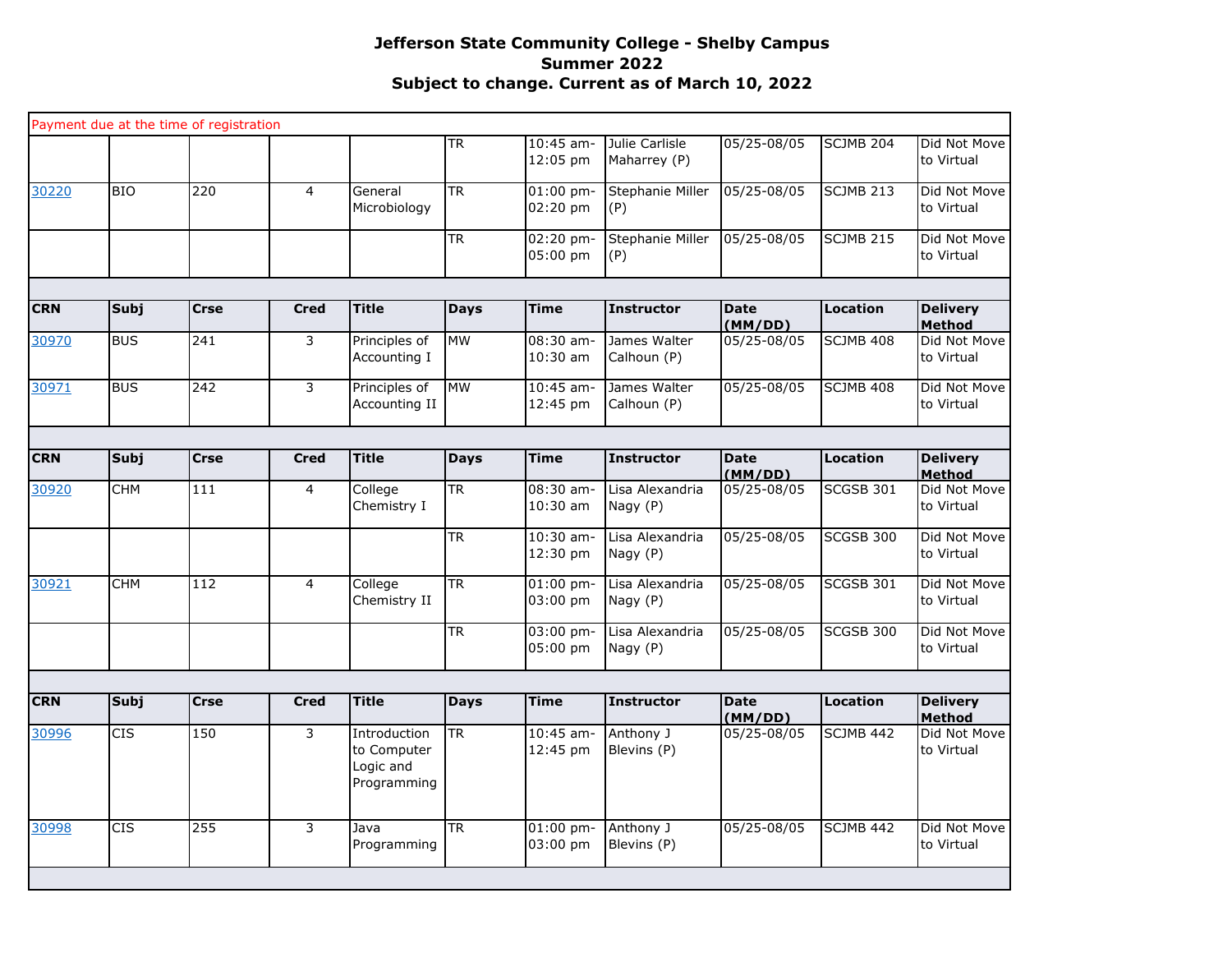| <b>CRN</b> | Subj        | Payment due at the time of registration<br><b>Crse</b> | <b>Cred</b>    | <b>Title</b>                                              | <b>Days</b>  | <b>Time</b>               | <b>Instructor</b>               | <b>Date</b>            | Location             | <b>Delivery</b>                                      |
|------------|-------------|--------------------------------------------------------|----------------|-----------------------------------------------------------|--------------|---------------------------|---------------------------------|------------------------|----------------------|------------------------------------------------------|
|            |             |                                                        |                |                                                           |              |                           |                                 | (MM/DD)                |                      | Method                                               |
| 30678      | <b>CMT</b>  | 120                                                    | $\mathbf{1}$   | Construction<br>Problem<br>Solvina                        | $\mathsf{R}$ | 08:00 pm-<br>09:20 pm     | <b>TBA</b>                      | 05/25-08/05            | JCHMB 241            | Did Not Move<br>to Virtual                           |
| 30676      | <b>CMT</b>  | 161                                                    | $\mathbf{1}$   | Introduction<br>to Sustainable<br>Construction            | T.           | 08:00 pm-<br>09:20 pm     | <b>TBA</b>                      | 05/25-08/05            | JCHMB <sub>226</sub> | Did Not Move<br>to Virtual                           |
| <b>CRN</b> | <b>Subj</b> | <b>Crse</b>                                            | <b>Cred</b>    | <b>Title</b>                                              | <b>Days</b>  | <b>Time</b>               | <b>Instructor</b>               | <b>Date</b>            | Location             | <b>Delivery</b>                                      |
| 30439      | <b>CUA</b>  | 110                                                    | 3              | <b>Basic Food</b><br>Preparation                          | <b>MW</b>    | $10:00$ am-<br>12:00 pm   | <b>TBA</b>                      | (MM/DD)<br>05/25-08/05 | SCJMB 101            | <b>Method</b><br>Did Not Move<br>to Virtual          |
| 30441      | <b>CUA</b>  | $\frac{115}{115}$                                      | 3              | Advanced<br>Food<br>Preparation                           |              | <b>TBA</b>                | Jason Daniel<br>Bierley (P)     | 05/25-08/05            | $SCJMB$ 105          | Did Not Move<br>to Virtual                           |
|            |             |                                                        |                |                                                           |              | <b>TBA</b>                | Jason Daniel<br>Bierley (P)     | 05/25-08/05            | <b>SCJMB 105</b>     | Did Not Move<br>to Virtual                           |
| 30498      | <b>CUA</b>  | 115                                                    | 3              | Advanced<br>Food<br>Preparation                           |              | <b>TBA</b>                | Jason Daniel<br>Bierley (P)     | 05/25-08/05            | <b>SCJMB 105</b>     | Did Not Move<br>to Virtual                           |
|            |             |                                                        |                |                                                           |              | <b>TBA</b>                | Jason Daniel<br>Bierley (P)     | 05/25-08/05            | <b>SCJMB 105</b>     | Did Not Move<br>to Virtual                           |
| 30443      | <b>CUA</b>  | 120                                                    | $\overline{2}$ | <b>Basic Food</b><br>Preparation<br>Lab                   | <b>MW</b>    | 02:00 pm-<br>05:00 pm     | <b>Todd Hyle</b><br>Jackson (P) | 05/25-08/05            | <b>SCJMB 109</b>     | Did Not Move<br>to Virtual                           |
| 30445      | <b>CUA</b>  | 142                                                    | 3              | Specialty<br><b>Breads</b>                                | R            | $08:00$ am-<br>$10:40$ am | <b>TBA</b>                      | 05/25-08/05            | <b>SCJMB 119</b>     | Did Not Move<br>to Virtual                           |
|            |             |                                                        |                |                                                           | R            | $10:40$ am-<br>$02:40$ pm | <b>TBA</b>                      | 05/25-08/05            | <b>SCJMB 119</b>     | Did Not Move<br>to Virtual                           |
| 30449      | <b>CUA</b>  | 180                                                    | $\mathbf{1}$   | Special Topics M<br>in Commercial<br><b>Food Services</b> |              | $11:00$ am-<br>$01:30$ pm | <b>TBA</b>                      | 05/25-08/05            | <b>SCJMB 101</b>     | Hybrid/Blend<br>ed                                   |
| 30454      | <b>CUA</b>  | 180                                                    | $\mathbf{1}$   | Special Topics T<br>in Commercial<br><b>Food Services</b> |              | $11:00$ am-<br>01:30 pm   | <b>TBA</b>                      | 05/25-08/05            | <b>SCJMB 101</b>     | Hybrid/Blend<br>ed and Did<br>Not Move to<br>Virtual |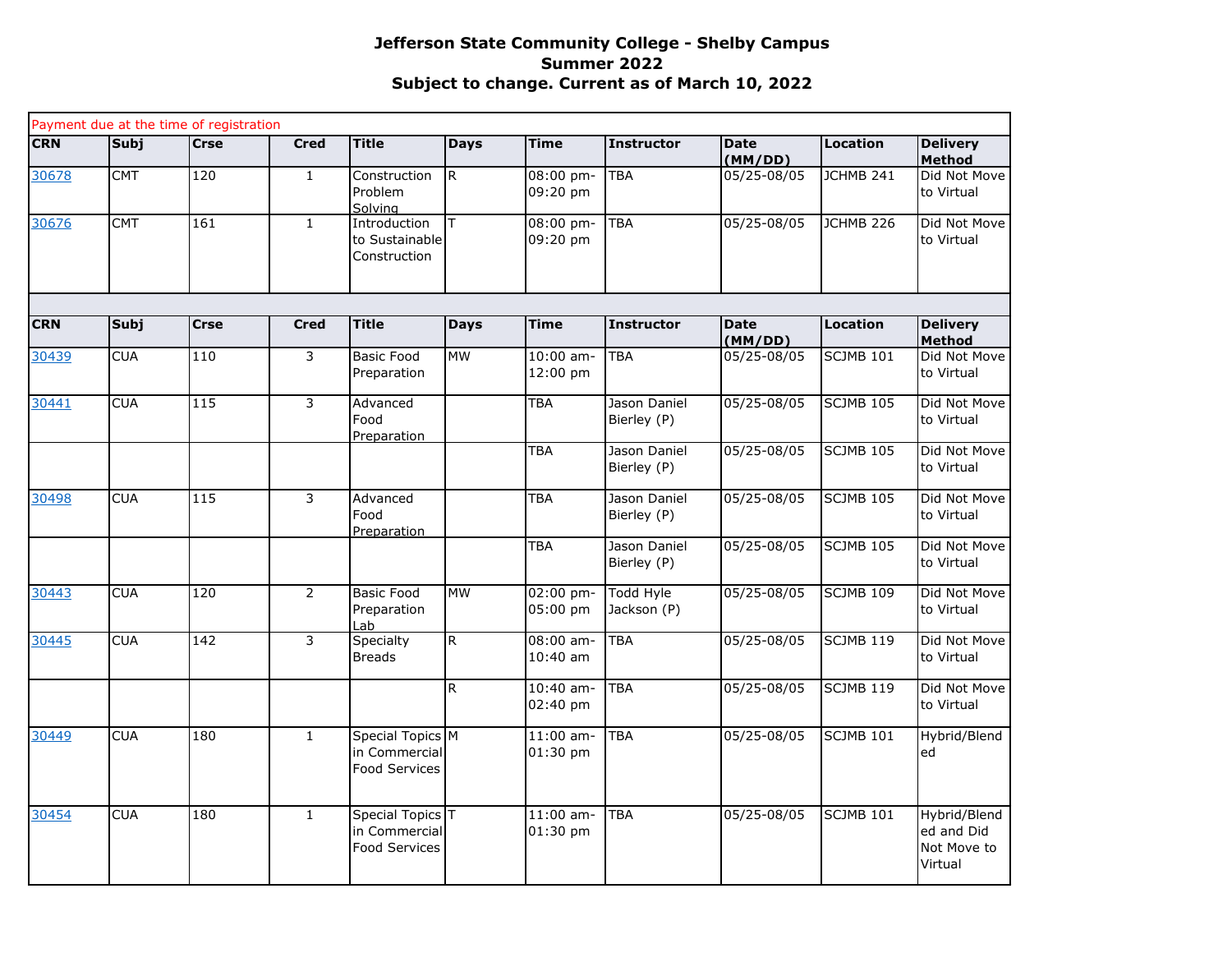|            |            | Payment due at the time of registration |                |                                                     |                |                                     |                                              |                 |                  |                                                      |
|------------|------------|-----------------------------------------|----------------|-----------------------------------------------------|----------------|-------------------------------------|----------------------------------------------|-----------------|------------------|------------------------------------------------------|
| 30459      | <b>CUA</b> | 204                                     | 3              | Foundations<br>of Baking                            | <b>MW</b>      | 08:00 am-<br>08:40 am               | Glenn Earl<br>Rinsky (P)                     | 05/25-08/05     | <b>SCJMB 101</b> |                                                      |
|            |            |                                         |                |                                                     | <b>MW</b>      | 08:40 am-<br>12:40 pm               | Glenn Earl<br>Rinsky (P)                     | 05/25-08/05     | SCJMB 109        |                                                      |
| 30461      | <b>CUA</b> | 210                                     | $\overline{2}$ | Beverage<br>Management                              | $\overline{W}$ | 02:00 pm-<br>04:10 pm               | Joseph Douglas<br>Mitchell (P)               | 05/25-08/05     | <b>SCJMB 109</b> | Hybrid/Blend<br>ed and Did<br>Not Move to<br>Virtual |
| 30463      | <b>CUA</b> | 216                                     | 3              | Plated<br>Dessert<br>Design                         | ΙT             | 09:00 am-<br>$11:10$ am             | Glenn Earl<br>Rinsky (P)                     | 05/25-08/05     | <b>SCJMB 101</b> |                                                      |
|            |            |                                         |                |                                                     | T              | $11:10$ am-                         | Glenn Earl                                   | 05/25-08/05     | <b>SCJMB 101</b> |                                                      |
| 30464      | <b>CUA</b> | 253                                     | 3              | Field<br>Experience -<br>Pastry                     | M              | 03:10 pm<br>$02:00$ pm-<br>02:50 pm | Rinsky (P)<br>Joseph Douglas<br>Mitchell (P) | $05/25 - 08/05$ | <b>SCJMB 122</b> |                                                      |
| 30466      | <b>CUA</b> | 255                                     | $\overline{3}$ | Field<br>Experience -<br>Savory                     | M              | 02:00 pm-<br>02:50 pm               | Joseph Douglas<br>Mitchell (P)               | 05/25-08/05     | <b>SCJMB 122</b> |                                                      |
| 30467      | <b>CUA</b> | 260                                     | $\mathbf{1}$   | Internship for F<br>Culinary<br>Apprentice          |                | $01:00$ pm-<br>01:50 pm             | Todd Hyle<br>Jackson (P)                     | 05/25-08/05     | <b>SCJMB 122</b> |                                                      |
| 30470      | <b>CUA</b> | 261P                                    | $1\,$          | Culinary<br>Apprenticeshi<br>p Practicum-<br>Pastry | T              | 04:00 pm-<br>05:20 pm               | <b>TBA</b>                                   | 05/25-08/05     | <b>SCJMB</b>     | Hybrid/Blend<br>ed and Did<br>Not Move to<br>Virtual |
| 30469      | <b>CUA</b> | 261S                                    | $\mathbf{1}$   | Culinary<br>Apprenticeshi<br>p Practicum-<br>Savory | lΤ             | 02:00 pm-<br>03:20 pm               | <b>TBA</b>                                   | 05/25-08/05     | <b>SCJMB 122</b> | Hybrid/Blend<br>ed and Did<br>Not Move to<br>Virtual |
|            |            |                                         |                |                                                     |                |                                     |                                              |                 |                  |                                                      |
| <b>CRN</b> | Subj       | <b>Crse</b>                             | <b>Cred</b>    | <b>Title</b>                                        | <b>Days</b>    | <b>Time</b>                         | <b>Instructor</b>                            | Date<br>(MM/DD) | Location         | <b>Delivery</b><br>Method                            |
| 30551      | <b>EMS</b> | 118                                     | 9              | Emergency<br>Medical<br>Technician                  | <b>MTWR</b>    | 06:00 pm-<br>10:00 pm               | <b>TBA</b>                                   | 05/25-08/05     | SCGSB 317        | Hybrid/Blend<br>ed                                   |
|            |            |                                         |                |                                                     |                | <b>TBA</b>                          | <b>TBA</b>                                   | 05/25-08/05     | <b>TBA</b>       | Hybrid/Blend<br>ed                                   |
| 30552      | <b>EMS</b> | 119                                     | $\mathbf{1}$   | Emergency<br>Medical<br>Technician<br>Clinical      |                | <b>TBA</b>                          | <b>TBA</b>                                   | 05/25-08/05     | MS007 000        |                                                      |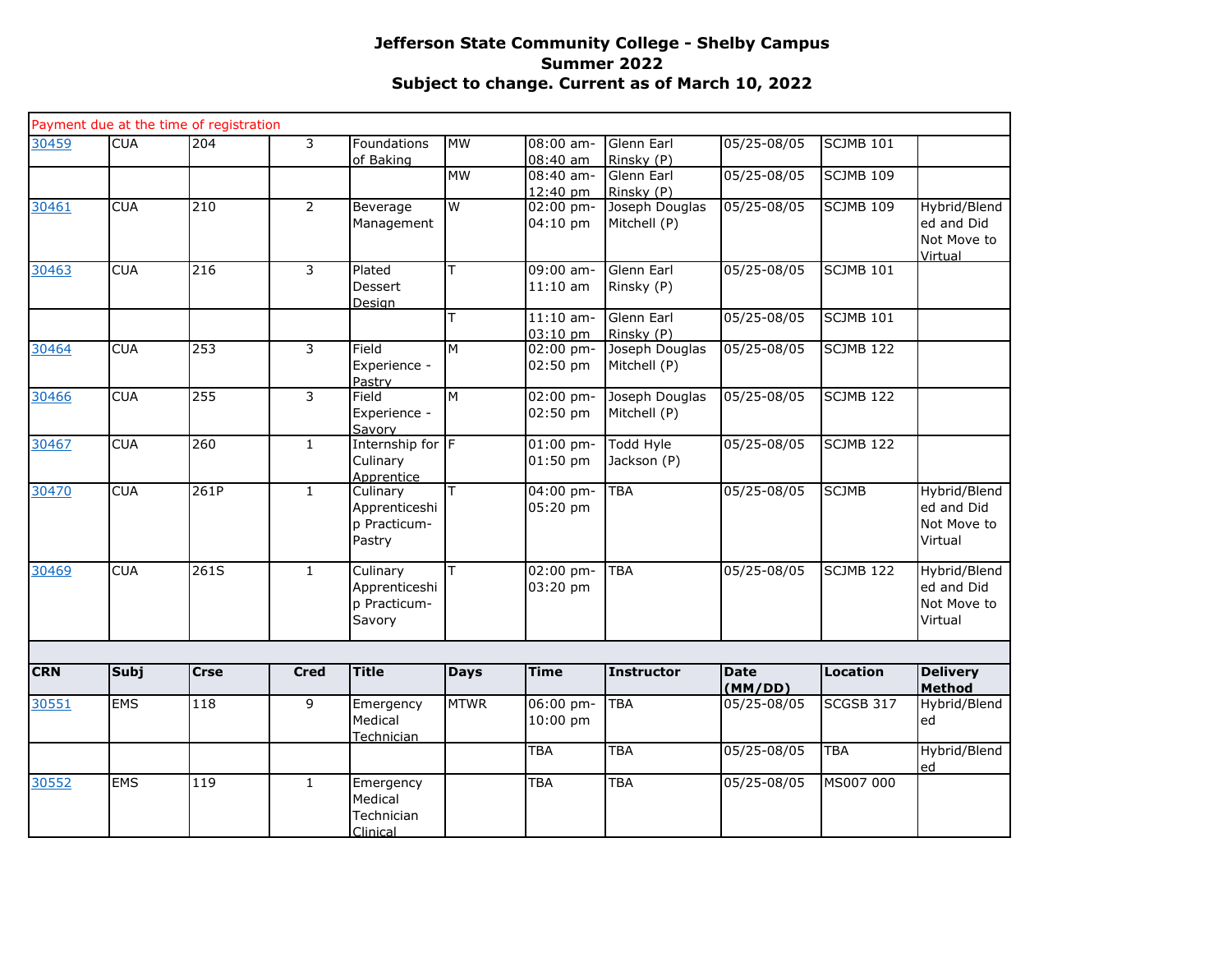|       |            | Payment due at the time of registration |                |                                                            |                       |            |             |                  |                    |
|-------|------------|-----------------------------------------|----------------|------------------------------------------------------------|-----------------------|------------|-------------|------------------|--------------------|
| 30553 | <b>EMS</b> | $\frac{155}{155}$                       | $\overline{8}$ | Advanced<br>Emergency<br>Medical<br>Technician             | 09:00 am-<br>05:00 pm | <b>TBA</b> | 05/25-08/05 | SCGSB 306        | Hybrid/Blend<br>ed |
|       |            |                                         |                |                                                            | <b>TBA</b>            | <b>TBA</b> | 05/25-08/05 | <b>TBA</b>       | Hybrid/Blend<br>ed |
| 30554 | <b>EMS</b> | 156                                     | $\overline{2}$ | Advanced<br>Emergency<br>Medical<br>Technician<br>Clinical | <b>TBA</b>            | <b>TBA</b> | 05/25-08/05 | MS007 000        |                    |
| 30557 | <b>EMS</b> | 189                                     | $\overline{4}$ | Applied<br>Anatomy and<br>Physiology for<br>the Paramedic  | <b>TBA</b>            | TBA        | 05/25-08/05 | <b>TBA</b>       | Hybrid/Blend<br>ed |
| 30558 | <b>EMS</b> | 240                                     | $\overline{2}$ | Paramedic<br><b>Operations</b>                             | <b>TBA</b>            | TBA        | 05/25-08/05 | <b>SCGSB 306</b> | Hybrid/Blend<br>ed |
|       |            |                                         |                |                                                            | <b>TBA</b>            | TBA        | 05/25-08/05 | <b>TBA</b>       | Hybrid/Blend<br>ed |
| 30559 | <b>EMS</b> | 241                                     | $\overline{3}$ | Paramedic<br>Cardiology                                    | <b>TBA</b>            | TBA        | 05/25-08/05 | SCGSB 317        | Hybrid/Blend<br>ed |
|       |            |                                         |                |                                                            | <b>TBA</b>            | <b>TBA</b> | 05/25-08/05 | <b>TBA</b>       | Hybrid/Blend<br>ed |
| 30560 | <b>EMS</b> | 242                                     | 3              | Paramedic<br>Patient<br>Assessment                         | <b>TBA</b>            | <b>TBA</b> | 05/25-08/05 | SCGSB 306        | Hybrid/Blend<br>ed |
|       |            |                                         |                |                                                            | <b>TBA</b>            | TBA        | 05/25-08/05 | <b>TBA</b>       | Hybrid/Blend<br>ed |
| 30561 | <b>EMS</b> | 243                                     | $\mathbf{1}$   | Paramedic<br>Pharmacology                                  | <b>TBA</b>            | <b>TBA</b> | 05/25-08/05 | <b>SCGSB 306</b> | Hybrid/Blend<br>ed |
| 30562 | <b>EMS</b> | $\overline{244}$                        | $\mathbf{1}$   | Paramedic<br>Clinical I                                    | <b>TBA</b>            | <b>TBA</b> | 05/25-08/05 | MS007 000        |                    |
| 30563 | <b>EMS</b> | 245                                     | 3              | Paramedic<br>Medical<br>Emergencies                        | <b>TBA</b>            | TBA        | 05/25-08/05 | <b>SCGSB 317</b> | Hybrid/Blend<br>ed |
|       |            |                                         |                |                                                            | <b>TBA</b>            | <b>TBA</b> | 05/25-08/05 | <b>TBA</b>       | Hybrid/Blend<br>ed |
| 30564 | <b>EMS</b> | 246                                     | 3              | Paramedic<br>Trauma<br>Management                          | <b>TBA</b>            | TBA        | 05/25-08/05 | <b>SCGSB 317</b> | Hybrid/Blend<br>ed |
|       |            |                                         |                |                                                            | <b>TBA</b>            | TBA        | 05/25-08/05 | <b>TBA</b>       | Hybrid/Blend<br>ed |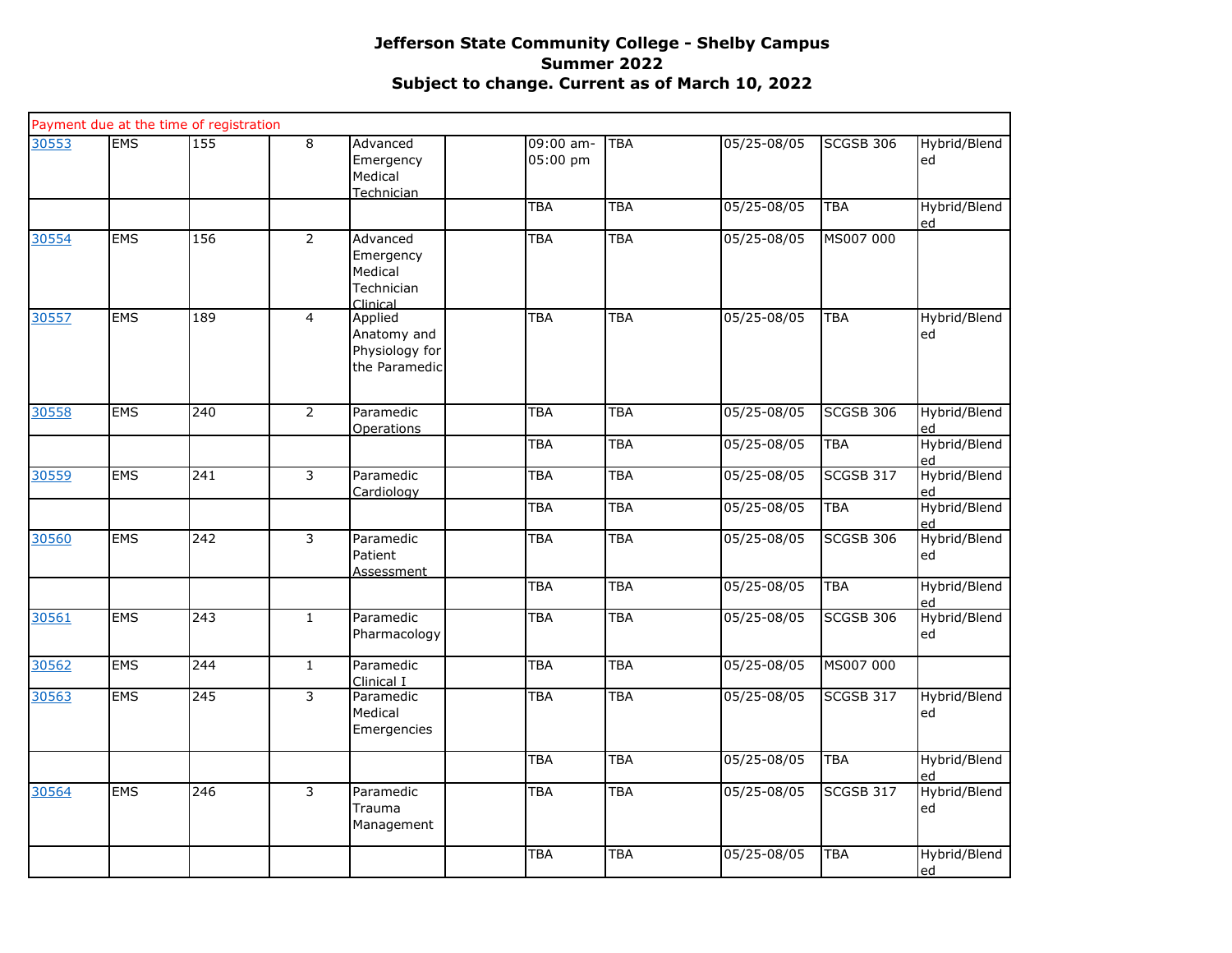|            |             | Payment due at the time of registration |                |                                             |             |                         |                                    |                        |                  |                                                      |
|------------|-------------|-----------------------------------------|----------------|---------------------------------------------|-------------|-------------------------|------------------------------------|------------------------|------------------|------------------------------------------------------|
| 30565      | <b>EMS</b>  | 247                                     | $\overline{2}$ | Paramedic<br>Special<br><b>Populations</b>  |             | <b>TBA</b>              | <b>TBA</b>                         | 05/25-08/05            | SCGSB 317        | Hybrid/Blend<br>ed                                   |
|            |             |                                         |                |                                             |             | <b>TBA</b>              | <b>TBA</b>                         | 05/25-08/05            | <b>TBA</b>       | Hybrid/Blend<br>ed                                   |
| 30566      | <b>EMS</b>  | 248                                     | 3              | Paramedic<br>Clinical II                    |             | <b>TBA</b>              | <b>TBA</b>                         | 05/25-08/05            | MS007 000        |                                                      |
| 30568      | <b>EMS</b>  | 253                                     | $\overline{2}$ | Paramedic<br>Transition to<br>the Workforce |             | <b>TBA</b>              | <b>TBA</b>                         | 05/25-08/05            | SCGSB 317        | Hybrid/Blend<br>ed                                   |
|            |             |                                         |                |                                             |             | <b>TBA</b>              | <b>TBA</b>                         | 05/25-08/05            | <b>TBA</b>       | Hybrid/Blend<br>hq                                   |
| 30567      | <b>EMS</b>  | 254                                     | $\overline{2}$ | Advanced<br>Competencies<br>for Paramedic   |             | <b>TBA</b>              | <b>TBA</b>                         | 05/25-08/05            | SCGSB 317        | Hybrid/Blend<br>ed                                   |
|            |             |                                         |                |                                             |             | <b>TBA</b>              | <b>TBA</b>                         | 05/25-08/05            | <b>TBA</b>       | Hybrid/Blend<br>ed                                   |
| 30569      | <b>EMS</b>  | 255                                     | 5              | Paramedic<br>Field<br>Preceptorship         |             | <b>TBA</b>              | <b>TBA</b>                         | 05/25-08/05            | MS007 000        |                                                      |
| 30570      | <b>EMS</b>  | 256                                     | $\mathbf{1}$   | Paramedic<br>Team<br><u>Leadership</u>      |             | <b>TBA</b>              | <b>TBA</b>                         | 05/25-08/05            | MS007 000        |                                                      |
|            |             |                                         |                |                                             |             |                         |                                    |                        |                  |                                                      |
| <b>CRN</b> | <b>Subj</b> | <b>Crse</b>                             | <b>Cred</b>    | <b>Title</b>                                | <b>Days</b> | <b>Time</b>             | <b>Instructor</b>                  | <b>Date</b><br>(MM/DD) | <b>Location</b>  | <b>Delivery</b><br>Method                            |
| 30804      | ENG         | 101                                     | 3              | English<br>Composition I                    | <b>TR</b>   | 08:30 am-<br>10:30 am   | Mark Youngblood 05/25-08/05<br>(P) |                        | <b>SCGSB 201</b> | Did Not Move<br>to Virtual                           |
| 30923      | <b>ENG</b>  | 101                                     | $\overline{3}$ | English<br>Composition I                    | <b>MW</b>   | 10:45 am-<br>12:45 pm   | Mark Youngblood 05/25-08/05<br>(P) |                        | <b>SCGSB 201</b> | Did Not Move<br>to Virtual                           |
| 30805      | <b>ENG</b>  | 102                                     | $\overline{3}$ | English<br>Composition                      | <b>MW</b>   | $08:30$ am-<br>10:30 am | Mark Youngblood 05/25-08/05<br>(P) |                        | SCGSB 201        | Did Not Move<br>to Virtual                           |
| 30922      | <b>ENG</b>  | 102                                     | $\overline{3}$ | English<br>Composition                      | <b>TR</b>   | 10:45 am-<br>12:45 pm   | Mark Youngblood 05/25-08/05<br>(P) |                        | <b>SCGSB 201</b> | Did Not Move<br>to Virtual                           |
| 30924      | <b>ENG</b>  | 251                                     | $\overline{3}$ | American<br>Literature I                    | <b>TR</b>   | 08:30 am-<br>$10:30$ am | Eugene Clinton<br>Cuevas (P)       | 05/25-08/05            | <b>SCGSB 210</b> | Hybrid/Blend<br>ed and Did<br>Not Move to<br>Virtual |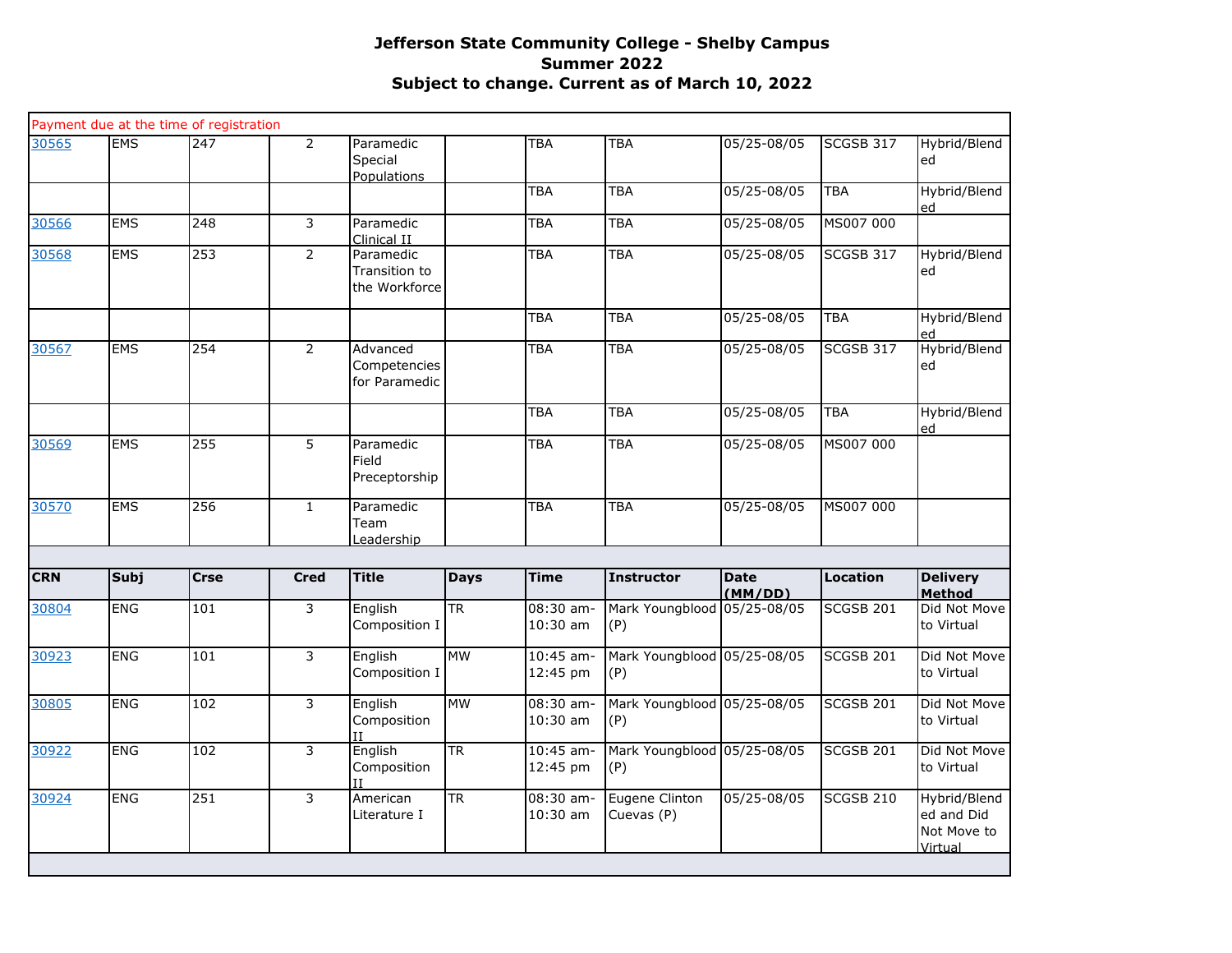|            |             | Payment due at the time of registration |             |                                     |             |                           |                                      |                        |                  |                                                                                                                      |
|------------|-------------|-----------------------------------------|-------------|-------------------------------------|-------------|---------------------------|--------------------------------------|------------------------|------------------|----------------------------------------------------------------------------------------------------------------------|
| <b>CRN</b> | Subj        | <b>Crse</b>                             | <b>Cred</b> | <b>Title</b>                        | <b>Days</b> | <b>Time</b>               | <b>Instructor</b>                    | <b>Date</b><br>(MM/DD) | Location         | <b>Delivery</b><br><b>Method</b>                                                                                     |
| 30808      | <b>ENR</b>  | 98                                      | 4           | Writing &<br>Reading for<br>College | <b>MW</b>   | $09:00$ am-<br>$11:40$ am | Dianna Wilson<br>Hyde (P)            | 05/25-08/05            | <b>SCGSB 200</b> | Hybrid/Blend<br>ed and<br>Develomental<br>and<br>Develomental<br>Shelby/Hoov<br>er and Did<br>Not Move to<br>Virtual |
|            |             |                                         |             |                                     |             |                           |                                      |                        |                  |                                                                                                                      |
| <b>CRN</b> | Subj        | <b>Crse</b>                             | <b>Cred</b> | <b>Title</b>                        | <b>Days</b> | <b>Time</b>               | <b>Instructor</b>                    | <b>Date</b><br>(MM/DD) | <b>Location</b>  | <b>Delivery</b><br><b>Method</b>                                                                                     |
| 30928      | <b>HIS</b>  | 101                                     | 3           | Western<br>Civilization I           | <b>MW</b>   | $10:45$ am-<br>12:45 pm   | Joseph Kyle Irvin 05/25-08/05<br>(P) |                        | SCMSB 128        | Hybrid/Blend<br>ed and Did<br>Not Move to<br>Virtual                                                                 |
| 30976      | HIS         | 121                                     | 3           | World History MW                    |             | 08:30 am-<br>$10:30$ am   | <b>TBA</b>                           | 05/25-08/05            | SCMSB 118        | Hybrid/Blend<br>ed and Did<br>Not Move to<br>Virtual                                                                 |
| 30977      | <b>HIS</b>  | 122                                     | 3           | World History<br>и                  | <b>TR</b>   | 08:30 am-<br>$10:30$ am   | <b>TBA</b>                           | 05/25-08/05            | SCMSB 118        | Hybrid/Blend<br>ed and Did<br>Not Move to<br>Virtual                                                                 |
| 30927      | <b>HIS</b>  | 201                                     | 3           | <b>United States</b><br>History I   | <b>TR</b>   | $10:45$ am-<br>12:45 pm   | Wendy Lynn<br>Shuffett (P)           | 05/25-08/05            | SCMSB 118        | Hybrid/Blend<br>ed and Did<br>Not Move to<br>Virtual                                                                 |
| <b>CRN</b> |             | <b>Crse</b>                             |             | <b>Title</b>                        |             | Time                      |                                      | <b>Date</b>            |                  |                                                                                                                      |
|            | <b>Subj</b> |                                         | <b>Cred</b> |                                     | <b>Days</b> |                           | <b>Instructor</b>                    | (MM/DD)                | <b>Location</b>  | <b>Delivery</b><br><b>Method</b>                                                                                     |
| 30930      | <b>HUM</b>  | 298M                                    | 3           | Classic Movie<br>Series             | <b>MW</b>   | 05:00 pm-<br>07:00 pm     | Michael L<br>Thomas (P)              | 05/25-08/05            | SCMSB 120        | Hybrid/Blend<br>ed and Did<br>Not Move to<br>Virtual                                                                 |
| <b>CRN</b> | <b>Subj</b> | <b>Crse</b>                             | <b>Cred</b> | <b>Title</b>                        |             | Time                      | Instructor                           | <b>Date</b>            | Location         | <b>Delivery</b>                                                                                                      |
|            |             |                                         |             |                                     | <b>Days</b> |                           |                                      | (MM/DD)                |                  | Method                                                                                                               |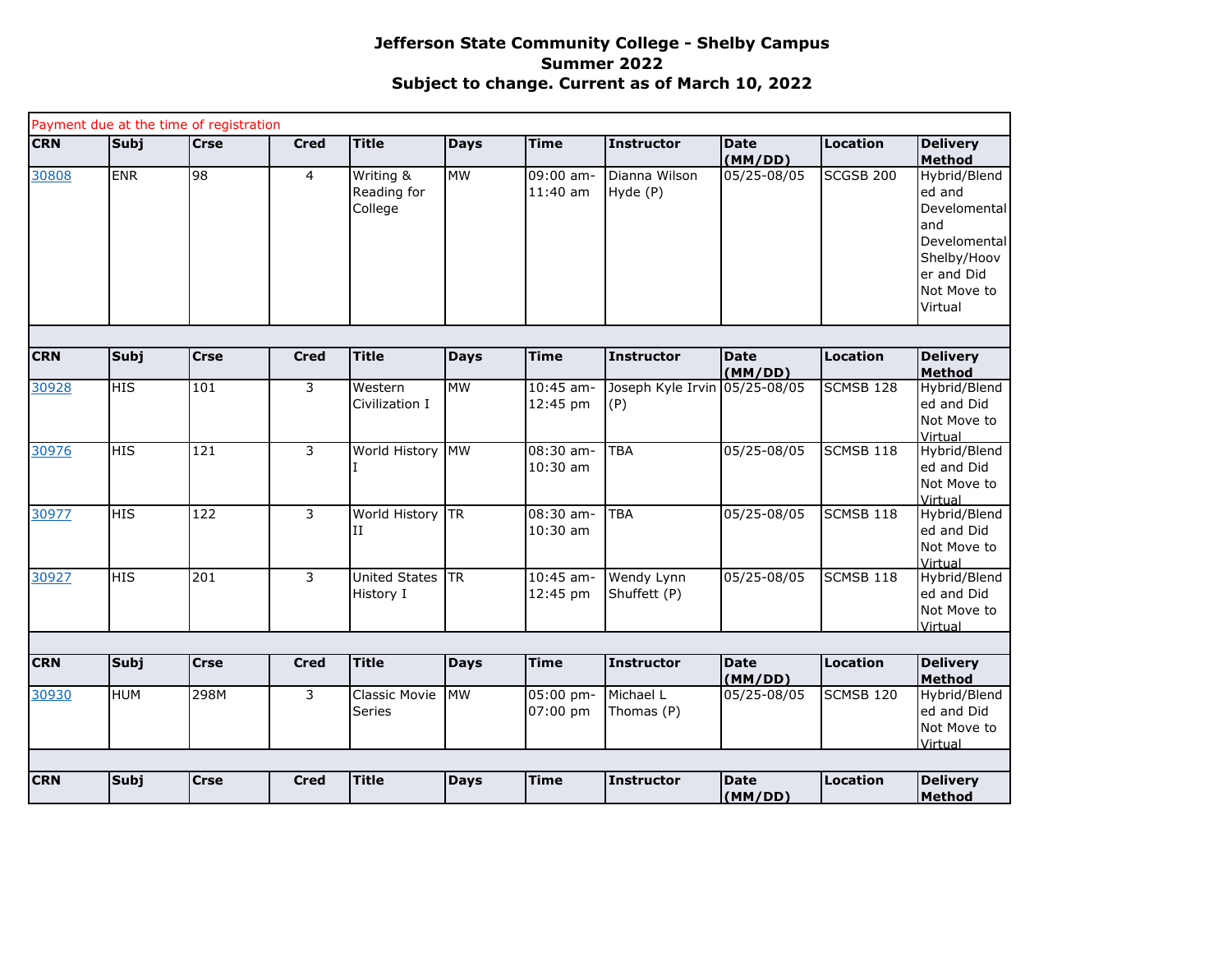|       |            | Payment due at the time of registration |                |                                                   |              |                           |                              |                            |                  |                                                                             |
|-------|------------|-----------------------------------------|----------------|---------------------------------------------------|--------------|---------------------------|------------------------------|----------------------------|------------------|-----------------------------------------------------------------------------|
| 30905 | <b>MTH</b> | 98                                      | $\overline{4}$ | Elementary<br>Algebra                             | <b>MW</b>    | 10:45 am-<br>01:25 pm     | <b>TBA</b>                   | $\overline{05}/25 - 08/05$ | SCMSB 125        | Develomental<br>and Did Not<br>Move to<br>Virtual and<br>Remedial<br>Course |
| 30906 | <b>MTH</b> | 98                                      | $\overline{4}$ | Elementary<br>Algebra                             | <b>TR</b>    | $08:00$ am-<br>$10:40$ am | Alan B Davis (P)             | 05/25-08/05                | SCJMB 401        | Develomental<br>and Did Not<br>Move to<br>Virtual and<br>Remedial<br>Course |
| 30907 | <b>MTH</b> | 99                                      | $\mathbf{1}$   | Support for<br>Intermediate<br>College<br>Algebra | <b>MW</b>    | 10:00 am-<br>$10:40$ am   | Leah Cofer<br>Compton (P)    | 05/25-08/05                | SCMSB 124        | Develomental<br>and Did Not<br>Move to<br>Virtual                           |
| 30908 | <b>MTH</b> | 100                                     | 3              | Intermediate<br>College<br>Algebra                | <b>MW</b>    | $01:00$ pm-<br>03:00 pm   | Leah Cofer<br>Compton (P)    | 05/25-08/05                | <b>SCMSB 124</b> | Did Not Move<br>to Virtual                                                  |
| 30909 | <b>MTH</b> | 100                                     | 3              | Intermediate<br>College<br>Algebra                | <b>MW</b>    | 10:45 am-<br>12:45 pm     | Leah Cofer<br>Compton (P)    | 05/25-08/05                | SCMSB 124        | Did Not Move<br>to Virtual                                                  |
| 30910 | <b>MTH</b> | 100                                     | $\overline{3}$ | Intermediate<br>College<br>Algebra                | <b>TR</b>    | 10:45 am-<br>12:45 pm     | <b>TBA</b>                   | 05/25-08/05                | <b>SCMSB 126</b> | Did Not Move<br>to Virtual                                                  |
| 30911 | <b>MTH</b> | 100                                     | 3              | Intermediate<br>College<br>Algebra                | <b>TR</b>    | $01:00$ pm-<br>03:00 pm   | <b>TBA</b>                   | 05/25-08/05                | SCMSB 126        | Did Not Move<br>to Virtual                                                  |
| 31013 | <b>MTH</b> | 100                                     | $\overline{3}$ | Intermediate<br>College<br>Algebra                | <b>MTWRF</b> | $08:30$ am-<br>05:00 pm   | Leah Cofer<br>Compton (P)    | $05/11 - 05/18$            | <b>SCMSB 124</b> | Did Not Move<br>to Virtual                                                  |
| 30912 | <b>MTH</b> | 110                                     | 3              | Finite<br><b>Mathematics</b>                      | <b>TR</b>    | 08:30 am-<br>10:30 am     | <b>TBA</b>                   | 05/25-08/05                | SCMSB 125        | Did Not Move<br>to Virtual                                                  |
| 30913 | <b>MTH</b> | 112                                     | 3              | Precalculus<br>Algebra                            | <b>MW</b>    | $10:45$ am-<br>12:45 pm   | Jamie Anderson<br>Holley (P) | 05/25-08/05                | <b>SCMSB 126</b> | Did Not Move<br>to Virtual                                                  |
| 30914 | <b>MTH</b> | 112                                     | 3              | Precalculus<br>Algebra                            | <b>MW</b>    | $05:00$ pm-<br>07:00 pm   | Yu-Ing Hsu<br>Hargett (P)    | 05/25-08/05                | SCMSB 125        | Did Not Move<br>to Virtual                                                  |
| 30915 | <b>MTH</b> | 112                                     | 3              | Precalculus<br>Algebra                            | <b>TR</b>    | $10:45$ am-<br>12:45 pm   | Jamie Anderson<br>Holley (P) | $05/25 - 08/05$            | SCMSB 124        | Did Not Move<br>to Virtual                                                  |
| 31014 | <b>MTH</b> | 112                                     | 3              | Precalculus<br>Algebra                            | <b>MTWRF</b> | 08:30 am-<br>05:00 pm     | Jeffrey B Darby<br>(P)       | $05/11 - 05/18$            | <b>SCMSB 127</b> | Did Not Move<br>to Virtual                                                  |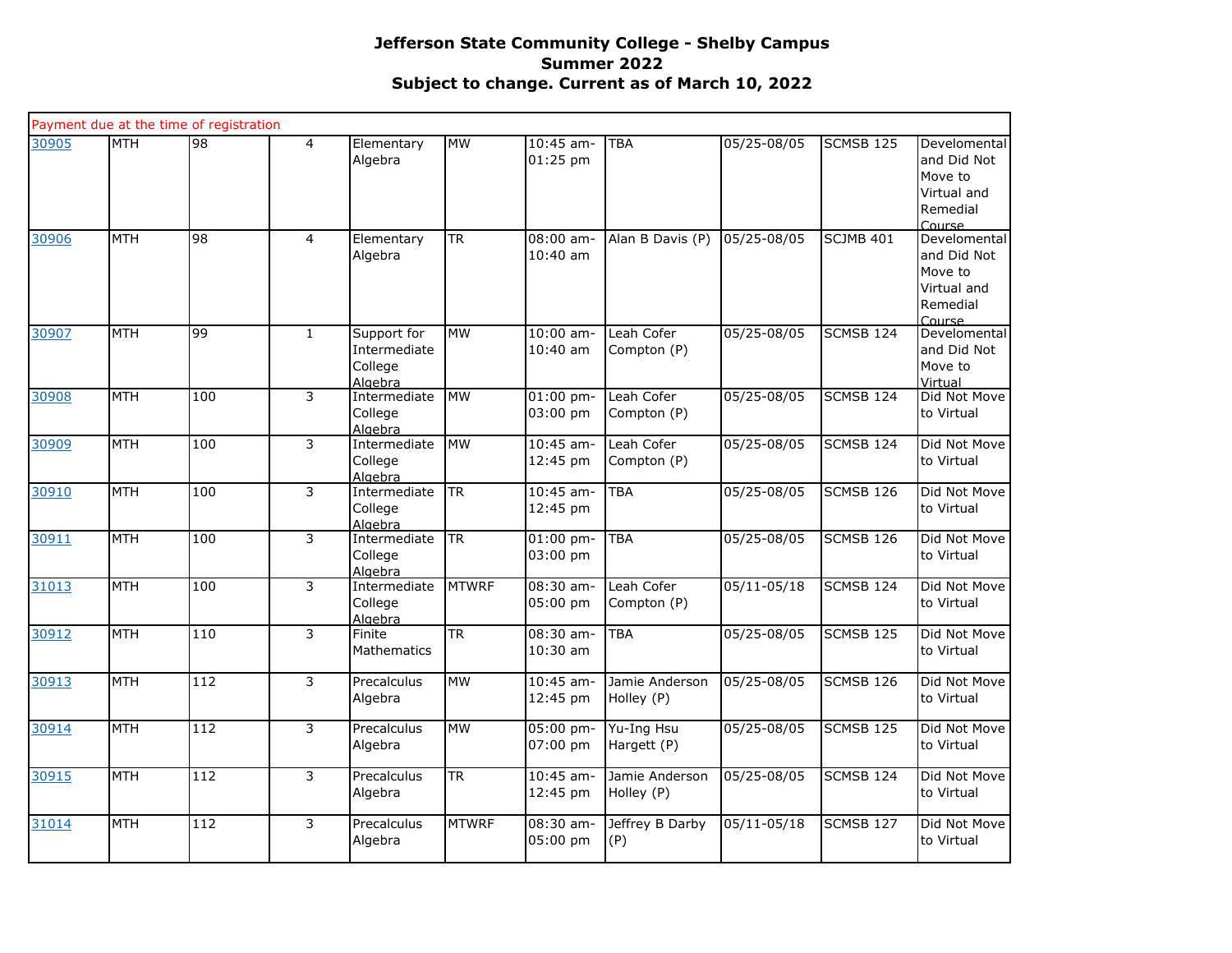|            |             | Payment due at the time of registration |                |                                       |                        |                           |                         |                        |                  |                                  |
|------------|-------------|-----------------------------------------|----------------|---------------------------------------|------------------------|---------------------------|-------------------------|------------------------|------------------|----------------------------------|
| 30916      | <b>MTH</b>  | 113                                     | $\overline{3}$ | Precalculus<br>Trigonometry           | <b>MW</b>              | 05:00 pm-<br>07:00 pm     | <b>TBA</b>              | 05/25-08/05            | SCMSB 126        | Did Not Move<br>to Virtual       |
| 30917      | <b>MTH</b>  | 116                                     | $\overline{3}$ | Mathematical<br>Applications          | $\overline{\text{TR}}$ | $10:45$ am-<br>12:45 pm   | TBA                     | 05/25-08/05            | <b>SCMSB 125</b> | Did Not Move<br>to Virtual       |
| 30918      | <b>MTH</b>  | 125S                                    | $\overline{4}$ | Calculus I                            | $\overline{\text{TR}}$ | $08:00$ am-<br>$10:40$ am | Jeffrey B Darby<br>(P)  | 05/25-08/05            | <b>SCMSB 126</b> | Did Not Move<br>to Virtual       |
| 30919      | MTH         | 126S                                    | $\overline{4}$ | Calculus II                           | <b>TR</b>              | 01:00 pm-<br>03:40 pm     | Jeffrey B Darby<br>(P)  | 05/25-08/05            | SCMSB 124        | Did Not Move<br>to Virtual       |
|            |             |                                         |                |                                       |                        |                           |                         |                        |                  |                                  |
| <b>CRN</b> | Subj        | <b>Crse</b>                             | <b>Cred</b>    | <b>Title</b>                          | <b>Days</b>            | <b>Time</b>               | <b>Instructor</b>       | <b>Date</b><br>(MM/DD) | <b>Location</b>  | <b>Delivery</b><br><b>Method</b> |
| 30931      | <b>MUS</b>  | 101                                     | $\overline{3}$ | Music<br>Appreciation                 | <b>MW</b>              | $10:45$ am-<br>12:45 pm   | Michael L<br>Thomas (P) | 05/25-08/05            | <b>SCMSB 120</b> | Did Not Move<br>to Virtual       |
| <b>CRN</b> | <b>Subj</b> | <b>Crse</b>                             | <b>Cred</b>    | <b>Title</b>                          | <b>Days</b>            | <b>Time</b>               | <b>Instructor</b>       | <b>Date</b>            | Location         | <b>Delivery</b>                  |
| 30783      | <b>NUR</b>  | 112                                     | $\overline{7}$ | Fundamental<br>Concepts of<br>Nursing | Iм                     | 09:00 am-<br>12:00 pm     | <b>TBA</b>              | (MM/DD)<br>05/25-08/05 | SCJMB 307        | Method<br>Hybrid/Blend<br>ed     |
|            |             |                                         |                |                                       | т                      | 09:00 am-<br>12:00 pm     | TBA                     | 05/25-08/05            | <b>SCJMB 307</b> | Hybrid/Blend<br>ed               |
|            |             |                                         |                |                                       | <b>WRFS</b>            | <b>TBA</b>                | TBA                     | 05/25-08/05            | <b>MS007</b>     | Hybrid/Blend<br>ed               |
|            |             |                                         |                |                                       | <b>WRF</b>             | <b>TBA</b>                | TBA                     | 05/25-08/05            | <b>SCJMB</b>     | Hybrid/Blend<br>ed               |
| 30149      | <b>NUR</b>  | 113                                     | 8              | Nursing<br>Concepts I                 | M                      | 09:00 am-<br>12:00 pm     | <b>TBA</b>              | 05/25-08/05            | <b>SCJMB 305</b> | Hybrid/Blend<br>ed               |
|            |             |                                         |                |                                       | M                      | 01:00 pm-<br>04:00 pm     | <b>TBA</b>              | 05/25-08/05            | <b>SCJMB 305</b> | Hybrid/Blend<br>ed               |
|            |             |                                         |                |                                       |                        | TBA                       | TBA                     | 05/25-08/05            | <b>SCJMB</b>     | Hybrid/Blend<br>ed               |
|            |             |                                         |                |                                       |                        | <b>TBA</b>                | TBA                     | 05/25-08/05            | <b>MS007</b>     | Hybrid/Blend<br>ed               |
| 30153      | <b>NUR</b>  | 114                                     | 8              | Nursing<br>Concepts II                | <b>MFSU</b>            | <b>TBA</b>                | TBA                     | 05/25-08/05            | <b>MS007</b>     | Hybrid/Blend<br>ed               |
|            |             |                                         |                |                                       | т                      | 07:00 pm-<br>$10:00$ pm   | <b>TBA</b>              | 05/25-08/05            | <b>SCJMB 307</b> | Hybrid/Blend<br>ed               |
|            |             |                                         |                |                                       | W                      | 05:30 pm-<br>10:00 pm     | <b>TBA</b>              | 05/25-08/05            | <b>SCJMB 307</b> | Hybrid/Blend<br>ed               |
| 30154      | <b>NUR</b>  | 114                                     | 8              | Nursing<br>Concepts II                | T                      | 09:00 am-<br>12:00 pm     | <b>TBA</b>              | 05/25-08/05            | <b>SCJMB 314</b> | Hybrid/Blend<br>ed               |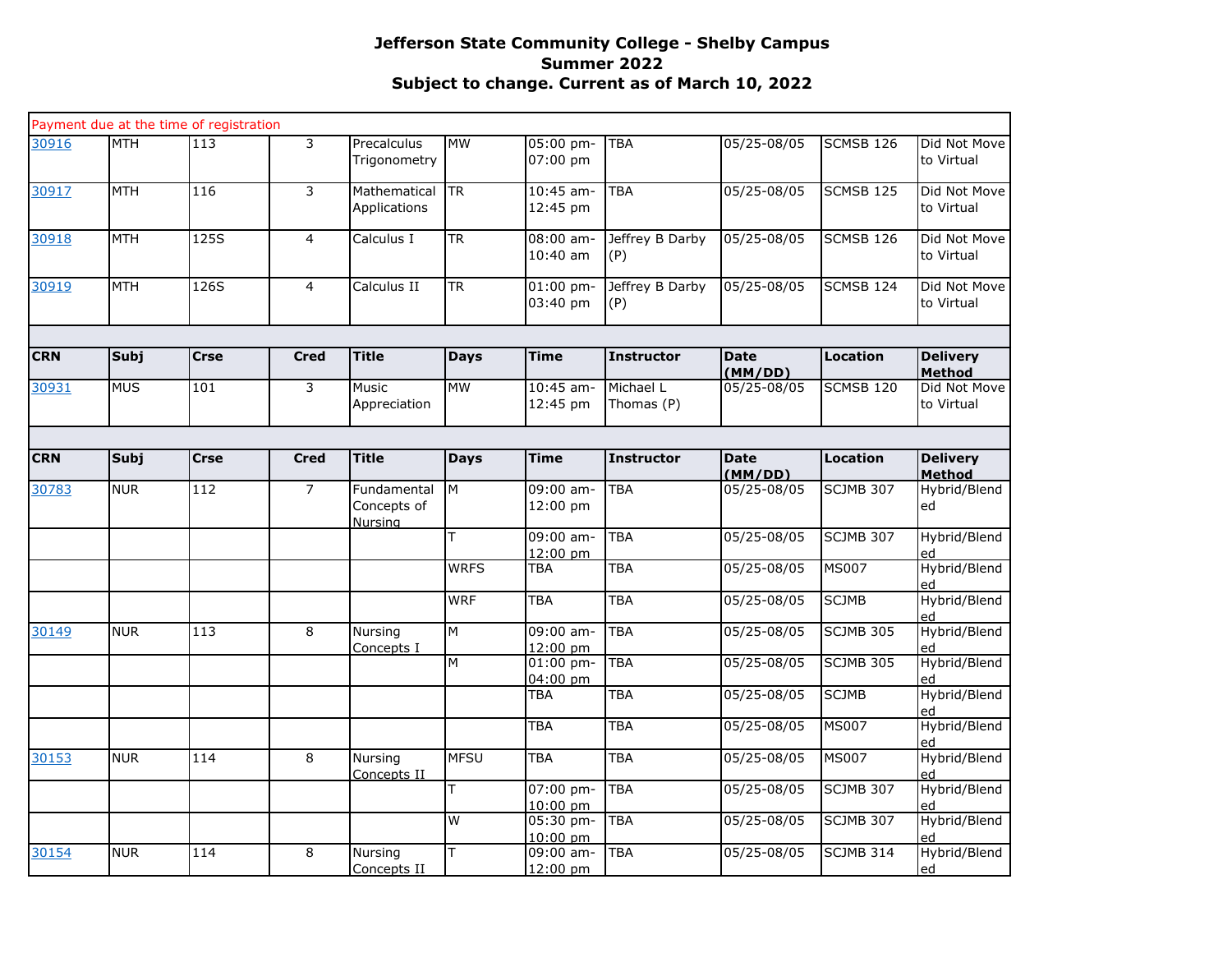|            |             | Payment due at the time of registration |                |                                                            |               |                         |                              |                        |                  |                                  |
|------------|-------------|-----------------------------------------|----------------|------------------------------------------------------------|---------------|-------------------------|------------------------------|------------------------|------------------|----------------------------------|
|            |             |                                         |                |                                                            | T             | $01:00$ pm-<br>04:00 pm | <b>TBA</b>                   | 05/25-08/05            | <b>SCJMB 314</b> | Hybrid/Blend<br>ed               |
|            |             |                                         |                |                                                            | <b>WRFS</b>   | <b>TBA</b>              | <b>TBA</b>                   | 05/25-08/05            | <b>MS007</b>     | Hybrid/Blend<br>ed               |
|            |             |                                         |                |                                                            | W             | $10:00$ am-<br>11:30 am | <b>TBA</b>                   | 05/25-08/05            | <b>SCJMB 307</b> | Hybrid/Blend<br>ed               |
| 30160      | <b>NUR</b>  | 115                                     | 2              | Evidence<br><b>Based Clinical</b><br>Reason                | <b>MTFSU</b>  | <b>TBA</b>              | <b>TBA</b>                   | 05/25-08/05            | <b>MS007</b>     | Hybrid/Blend<br>ed               |
|            |             |                                         |                |                                                            | T             | 05:00 pm-<br>06:45 pm   | <b>TBA</b>                   | 05/25-08/05            | SCJMB 307        | Hybrid/Blend<br>ed               |
| 30162      | <b>NUR</b>  | $\overline{115}$                        | $\overline{2}$ | Evidence<br><b>Based Clinical</b><br>Reason                | <b>TRFSU</b>  | <b>TBA</b>              | <b>TBA</b>                   | 05/25-08/05            | <b>MS007</b>     | Hybrid/Blend<br>ed               |
|            |             |                                         |                |                                                            | W             | $01:00$ pm-<br>03:00 pm | <b>TBA</b>                   | 05/25-08/05            | <b>SCJMB 307</b> | Hybrid/Blend<br>ed               |
| 30895      | <b>NUR</b>  | 211                                     | $\overline{7}$ | Advanced<br>Nursing<br>Concepts                            | <b>MWF</b>    | <b>TBA</b>              | <b>TBA</b>                   | 05/25-08/05            | <b>MS007</b>     |                                  |
|            |             |                                         |                |                                                            | $\mathsf{R}$  | 09:00 am-<br>12:00 pm   | <b>TBA</b>                   | 05/25-08/05            | <b>SCJMB 305</b> |                                  |
|            |             |                                         |                |                                                            | $\mathsf{R}$  | $01:00$ pm-<br>04:00 pm | TBA                          | 05/25-08/05            | <b>SCJMB 305</b> |                                  |
| 30171      | <b>NUR</b>  | 221                                     | $\overline{7}$ | Advanced<br>Evidence<br><b>Based Clinical</b><br>Reasoning | <b>MTRFSU</b> | <b>TBA</b>              | <b>TBA</b>                   | 05/25-08/05            | <b>MS007</b>     | Hybrid/Blend<br>ed               |
|            |             |                                         |                |                                                            | W             | 09:00 am-<br>$01:00$ pm | <b>TBA</b>                   | 05/25-08/05            | SCJMB 305        | Hybrid/Blend                     |
|            |             |                                         |                |                                                            |               |                         |                              |                        |                  | ed                               |
| <b>CRN</b> | <b>Subj</b> | <b>Crse</b>                             | <b>Cred</b>    | <b>Title</b>                                               | <b>Days</b>   | <b>Time</b>             | <b>Instructor</b>            | <b>Date</b><br>(MM/DD) | <b>Location</b>  | <b>Delivery</b><br><b>Method</b> |
| 30029      | <b>PTA</b>  | 202                                     | $\overline{2}$ | <b>PTA</b><br>Communicatio<br>n Skills                     | T             | 12:00 pm-<br>02:40 pm   | Vanessa Nolan<br>LeBlanc (P) | 05/25-08/05            | <b>SCGSB 311</b> | Did Not Move<br>to Virtual       |
| 30030      | <b>PTA</b>  | $\overline{220}$                        | 3              | Functional<br>Anatomy and<br>Kinesiology                   | <b>MT</b>     | 09:00 am-<br>$11:00$ am | Cindy Wilson<br>Elliott (P)  | 05/25-08/05            | <b>SCGSB 311</b> | Internet                         |
| 30031      | <b>PTA</b>  | 222                                     | $\overline{2}$ | Functional<br>Anatomy and<br>Kinesiology<br>Lab            | R             | 08:30 am-<br>$11:10$ am | Cindy Wilson<br>Elliott (P)  | 05/25-08/05            | SCGSB 313        | Did Not Move<br>to Virtual       |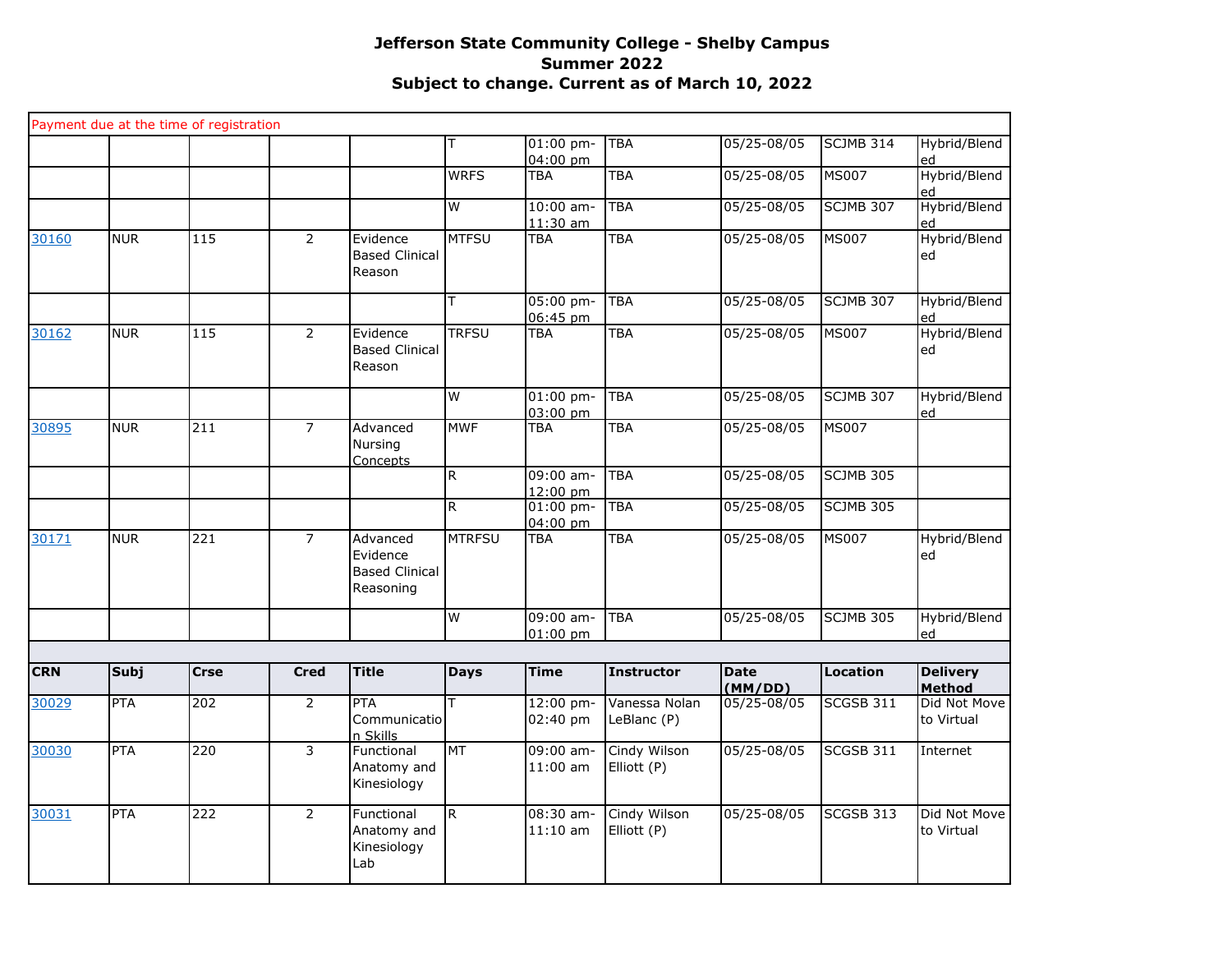|       | Payment due at the time of registration |     |                |                                                 |              |                         |                             |             |                  |                                                      |
|-------|-----------------------------------------|-----|----------------|-------------------------------------------------|--------------|-------------------------|-----------------------------|-------------|------------------|------------------------------------------------------|
|       |                                         |     |                |                                                 | $\mathsf{R}$ | $01:00$ pm-<br>04:30 pm | Cindy Wilson<br>Elliott (P) | 05/25-08/05 | SCGSB 313        | Did Not Move<br>to Virtual                           |
|       |                                         |     |                |                                                 | F            | $10:40$ am-<br>12:40 pm | Cindy Wilson<br>Elliott (P) | 05/25-08/05 | <b>SCGSB 313</b> | Did Not Move<br>to Virtual                           |
| 30032 | <b>PTA</b>                              | 222 | $\overline{2}$ | Functional<br>Anatomy and<br>Kinesiology<br>Lab | R.           | 08:30 am-<br>$11:10$ am | Leslie K Naugher<br>(P)     | 05/25-08/05 | <b>SCGSB 313</b> | Did Not Move<br>to Virtual                           |
|       |                                         |     |                |                                                 | $\mathsf{R}$ | $01:00$ pm-<br>04:30 pm | Leslie K Naugher<br>(P)     | 05/25-08/05 | SCGSB 313        | Did Not Move<br>to Virtual                           |
|       |                                         |     |                |                                                 | F            | $10:40$ am-<br>12:40 pm | Leslie K Naugher<br>(P)     | 05/25-08/05 | <b>SCGSB 313</b> | Did Not Move<br>to Virtual                           |
| 30631 | <b>PTA</b>                              | 250 | $\overline{4}$ | Therapeutic<br>Procedures I                     | W            | 08:30 am-<br>11:30 am   | Cindy Wilson<br>Elliott (P) | 05/25-08/05 | <b>SCGSB 313</b> | Hybrid/Blend<br>ed and Did<br>Not Move to<br>Virtual |
|       |                                         |     |                |                                                 | W            | $01:00$ pm-<br>04:30 pm | Cindy Wilson<br>Elliott (P) | 05/25-08/05 | <b>SCGSB 313</b> | Hybrid/Blend<br>ed and Did<br>Not Move to<br>Virtual |
|       |                                         |     |                |                                                 | F            | 08:30 am-<br>10:30 am   | Cindy Wilson<br>Elliott (P) | 05/25-08/05 | SCGSB 313        | Hybrid/Blend<br>ed and Did<br>Not Move to<br>Virtual |
|       |                                         |     |                |                                                 |              | TBA                     | Cindy Wilson<br>Elliott (P) | 05/25-08/05 | <b>TBA</b>       | Hybrid/Blend<br>ed and Did<br>Not Move to<br>Virtual |
| 30632 | PTA                                     | 250 | $\overline{4}$ | Therapeutic<br>Procedures I                     | W            | $08:30$ am-<br>11:30 am | Leslie K Naugher<br>(P)     | 05/25-08/05 | <b>SCGSB 313</b> | Hybrid/Blend<br>ed and Did<br>Not Move to<br>Virtual |
|       |                                         |     |                |                                                 | W            | $01:00$ pm-<br>04:30 pm | Leslie K Naugher<br>(P)     | 05/25-08/05 | <b>SCGSB 313</b> | Hybrid/Blend<br>ed and Did<br>Not Move to<br>Virtual |
|       |                                         |     |                |                                                 | F            | 08:30 am-<br>10:30 am   | Leslie K Naugher<br>(P)     | 05/25-08/05 | <b>SCGSB 313</b> | Hybrid/Blend<br>ed and Did<br>Not Move to<br>Virtual |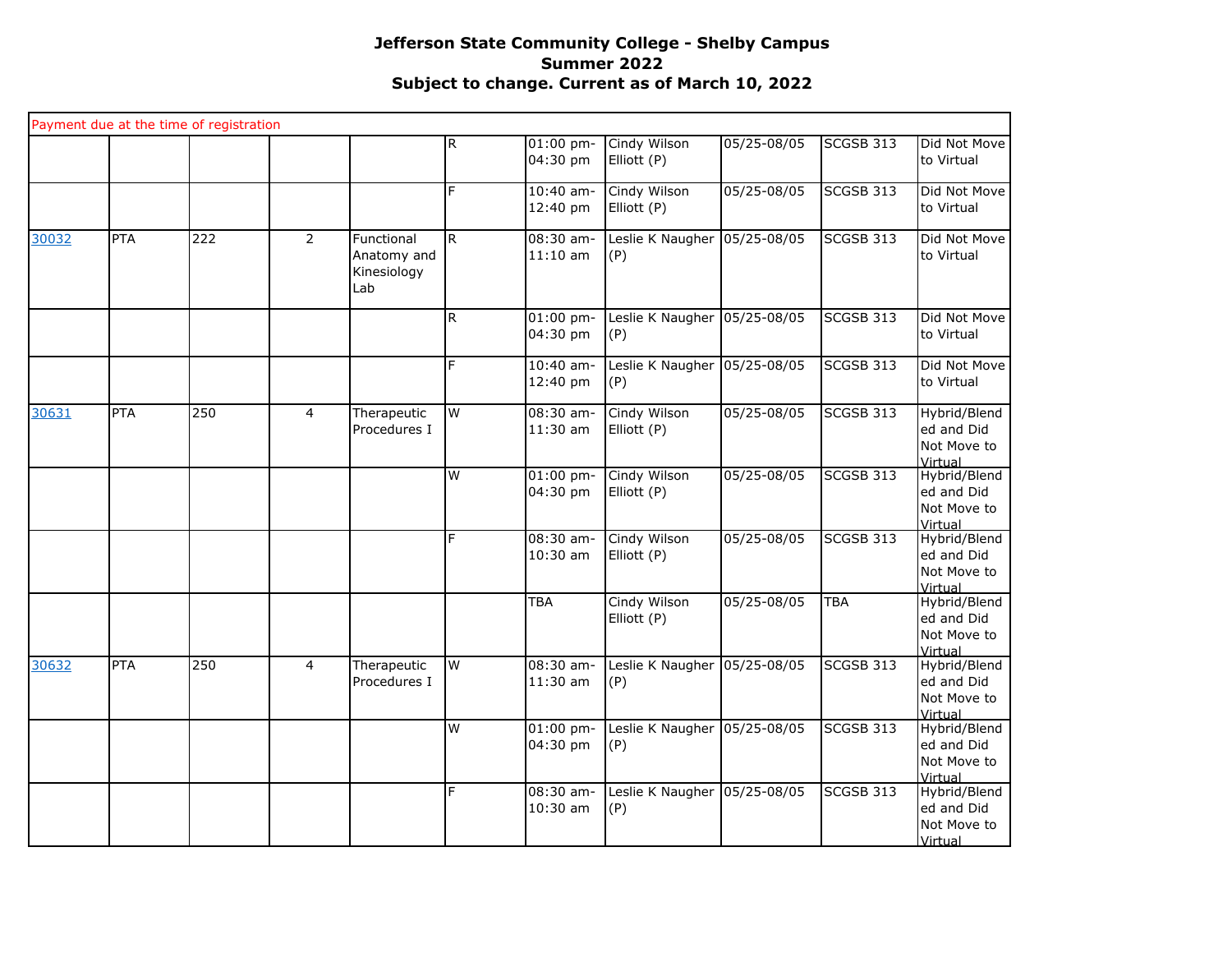|            |            | Payment due at the time of registration |                |                                                     |             |                         |                                                                          |                        |                  |                                                      |
|------------|------------|-----------------------------------------|----------------|-----------------------------------------------------|-------------|-------------------------|--------------------------------------------------------------------------|------------------------|------------------|------------------------------------------------------|
|            |            |                                         |                |                                                     |             | <b>TBA</b>              | Leslie K Naugher<br>(P)                                                  | 05/25-08/05            | <b>TBA</b>       | Hybrid/Blend<br>ed and Did<br>Not Move to<br>Virtual |
| 30630      | <b>PTA</b> | 252S                                    | $\overline{2}$ | Physical<br>Agents and<br>Therapeutic<br>Modalities | M           | 12:00 pm-<br>02:40 pm   | Leslie K Naugher<br>(P)                                                  | 05/25-08/05            | <b>SCGSB 311</b> | Did Not Move<br>to Virtual                           |
|            |            |                                         |                |                                                     |             |                         |                                                                          |                        |                  |                                                      |
| <b>CRN</b> | Subj       | <b>Crse</b>                             | <b>Cred</b>    | <b>Title</b>                                        | <b>Days</b> | <b>Time</b>             | <b>Instructor</b>                                                        | <b>Date</b><br>(MM/DD) | <b>Location</b>  | <b>Delivery</b><br><b>Method</b>                     |
| 30349      | <b>PSY</b> | 200                                     | 3              | General<br>Psychology                               | <b>TR</b>   | $10:45$ am-<br>12:45 pm | Phaer S Bonner<br>(P)                                                    | 05/25-08/05            | <b>SCJMB 402</b> | Hybrid/Blend<br>ed and Did<br>Not Move to<br>Virtual |
| 30926      | <b>PSY</b> | 210                                     | 3              | Human<br>Growth and<br>Development                  | <b>TR</b>   | $01:00$ pm-<br>03:00 pm | Phaer S Bonner<br>(P)                                                    | 05/25-08/05            | <b>SCJMB 402</b> | Hybrid/Blend<br>ed and Did<br>Not Move to<br>Virtual |
| <b>CRN</b> | Subj       | <b>Crse</b>                             | <b>Cred</b>    | <b>Title</b>                                        | <b>Days</b> | <b>Time</b>             | <b>Instructor</b>                                                        | <b>Date</b>            | <b>Location</b>  | <b>Delivery</b>                                      |
|            |            |                                         |                |                                                     |             |                         |                                                                          | (MM/DD)                |                  | <b>Method</b>                                        |
| 30007      | <b>RAD</b> | 134                                     | 5              | Clinical<br><b>Education III</b>                    | <b>MWF</b>  | $07:00$ am-<br>03:00 pm | Lydia Annette<br>Garner Ferguson<br>(P), Christie<br><b>Wyatt Bolton</b> | 05/25-08/05            | MS007 000        |                                                      |
| 30008      | <b>RAD</b> | 134                                     | 5              | Clinical<br><b>Education III</b>                    | <b>MWF</b>  | $07:00$ am-<br>03:00 pm | Lydia Annette<br>Garner Ferguson<br>(P), Christie<br>Wyatt Bolton        | 05/25-08/05            | MS007 000        |                                                      |
| 30009      | <b>RAD</b> | 134                                     | $\overline{5}$ | Clinical<br><b>Education III</b>                    | <b>MWF</b>  | $07:00$ am-<br>03:00 pm | Lydia Annette<br>Garner Ferguson<br>(P), Christie<br>Wyatt Bolton        | 05/25-08/05            | MS007 000        |                                                      |
| 30011      | <b>RAD</b> | 134                                     | 5              | Clinical<br><b>Education III</b>                    | <b>MWF</b>  | $07:00$ am-<br>03:00 pm | Lydia Annette<br>Garner Ferguson<br>(P), Christie<br>Wyatt Bolton        | 05/25-08/05            | MS007 000        |                                                      |
| 30012      | <b>RAD</b> | 134                                     | 5              | Clinical<br><b>Education III</b>                    | <b>MWF</b>  | 07:00 am-<br>03:00 pm   | Lydia Annette<br>Garner Ferguson<br>(P), Christie<br>Wyatt Bolton        | $05/25 - 08/05$        | MS007 000        |                                                      |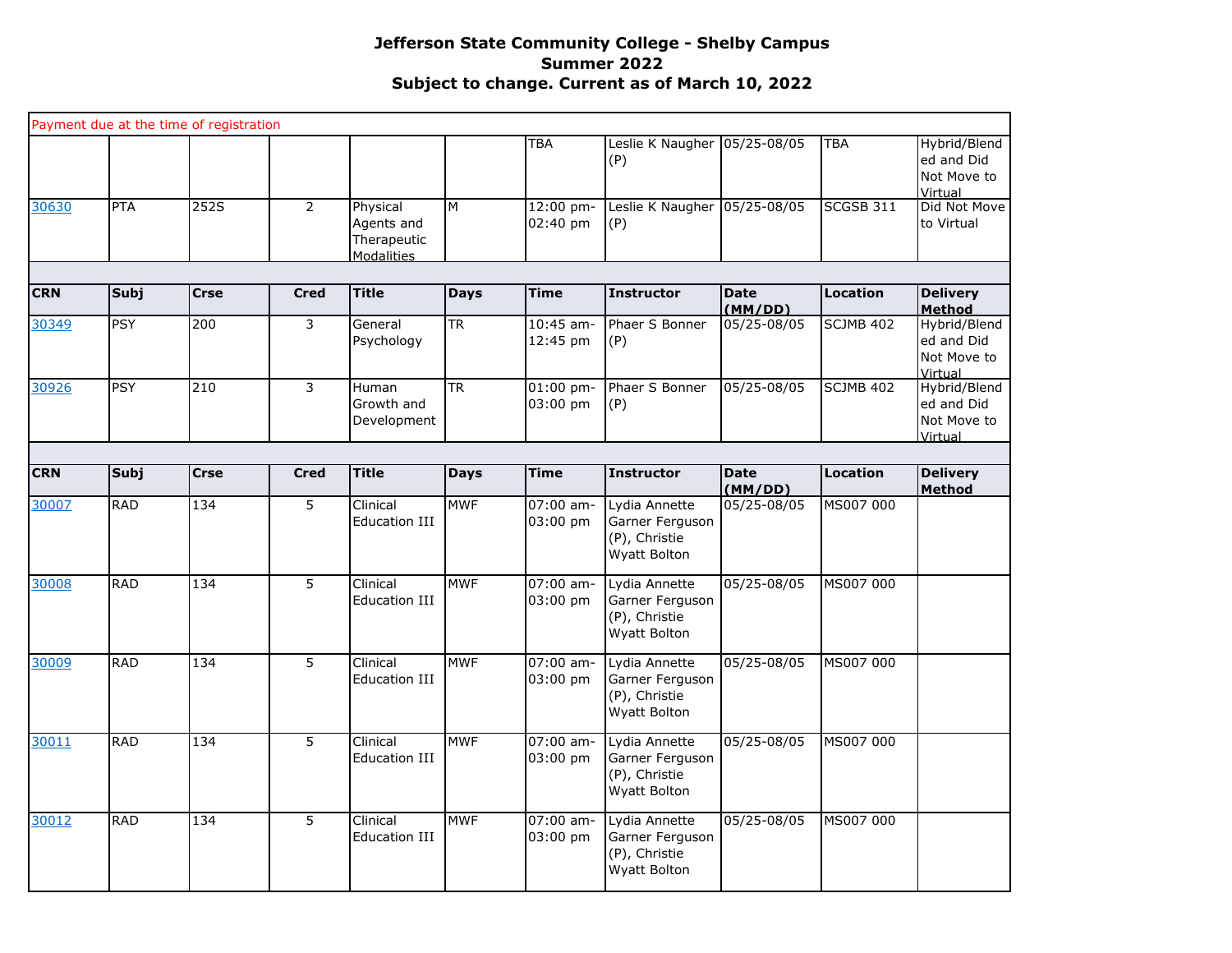|            |             | Payment due at the time of registration |                |                                        |             |                           |                                                                   |                        |                  |                            |
|------------|-------------|-----------------------------------------|----------------|----------------------------------------|-------------|---------------------------|-------------------------------------------------------------------|------------------------|------------------|----------------------------|
| 30013      | <b>RAD</b>  | 134                                     | 5              | Clinical<br><b>Education III</b>       | <b>MWF</b>  | 07:00 am-<br>03:00 pm     | Lydia Annette<br>Garner Ferguson<br>(P), Christie<br>Wyatt Bolton | 05/25-08/05            | MS007 000        |                            |
| 30014      | <b>RAD</b>  | 134                                     | $\overline{5}$ | Clinical<br><b>Education III</b>       | <b>MWF</b>  | $07:00$ am-<br>03:00 pm   | Lydia Annette<br>Garner Ferguson<br>(P), Christie<br>Wyatt Bolton | 05/25-08/05            | MS007 000        |                            |
| 30015      | <b>RAD</b>  | $\frac{134}{x}$                         | 5              | Clinical<br><b>Education III</b>       | <b>MWF</b>  | 07:00 am-<br>03:00 pm     | Lydia Annette<br>Garner Ferguson<br>(P), Christie<br>Wyatt Bolton | 05/25-08/05            | MS007 000        |                            |
| 30787      | <b>RAD</b>  | 134                                     | 5              | Clinical<br><b>Education III</b>       | <b>MWF</b>  | 07:00 am-<br>03:00 pm     | Lydia Annette<br>Garner Ferguson<br>(P), Christie<br>Wyatt Bolton | 05/25-08/05            | MS007 000        |                            |
| 30788      | <b>RAD</b>  | $\frac{134}{x}$                         | 5              | Clinical<br>Education III              | <b>MWF</b>  | $07:00$ am-<br>03:00 pm   | Lydia Annette<br>Garner Ferguson<br>(P), Christie<br>Wyatt Bolton | 05/25-08/05            | MS007 000        |                            |
| 30006      | <b>RAD</b>  | 135                                     | 3              | Exposure<br>Principles                 | <b>TR</b>   | 10:30 am-<br>$11:50$ am   | Lydia Annette<br>Garner Ferguson<br>(P)                           | 05/25-08/05            | SCJMB 301        | Did Not Move<br>to Virtual |
|            |             |                                         |                |                                        | <b>TR</b>   | $11:50$ am-<br>01:50 pm   | Lydia Annette<br>Garner Ferguson<br>(P)                           | $05/25 - 08/05$        | <b>SCJMB 301</b> | Did Not Move<br>to Virtual |
| 30005      | <b>RAD</b>  | 136                                     | $\overline{2}$ | Radiation<br>Protection<br>and Biology | <b>TR</b>   | $08:55$ am-<br>$10:15$ am | Christie Wyatt<br>Bolton (P)                                      | 05/25-08/05            | <b>SCJMB 301</b> | Did Not Move<br>to Virtual |
|            |             |                                         |                |                                        |             |                           |                                                                   |                        |                  |                            |
| <b>CRN</b> | <b>Subj</b> | <b>Crse</b>                             | <b>Cred</b>    | <b>Title</b>                           | <b>Days</b> | <b>Time</b>               | <b>Instructor</b>                                                 | <b>Date</b><br>(MM/DD) | Location         | <b>Delivery</b><br>Method  |
| 30194      | <b>RPT</b>  | 230                                     | $\overline{2}$ | Clinical<br>Practice III               | RF          | $06:15$ am-<br>07:00 pm   | <b>TBA</b>                                                        | 05/25-08/05            | MS007 000        | Did Not Move<br>to Virtual |
| 30706      | <b>RPT</b>  | 231                                     | 3              | Pathology For T<br>The RCP II          |             | 08:30 am-<br>$11:10$ am   | <b>TBA</b>                                                        | 05/25-08/05            | SCJMB 244        | Did Not Move<br>to Virtual |
|            |             |                                         |                |                                        | W           | 02:20 pm-<br>05:00 pm     | <b>TBA</b>                                                        | 05/25-08/05            | <b>SCJMB 244</b> | Did Not Move<br>to Virtual |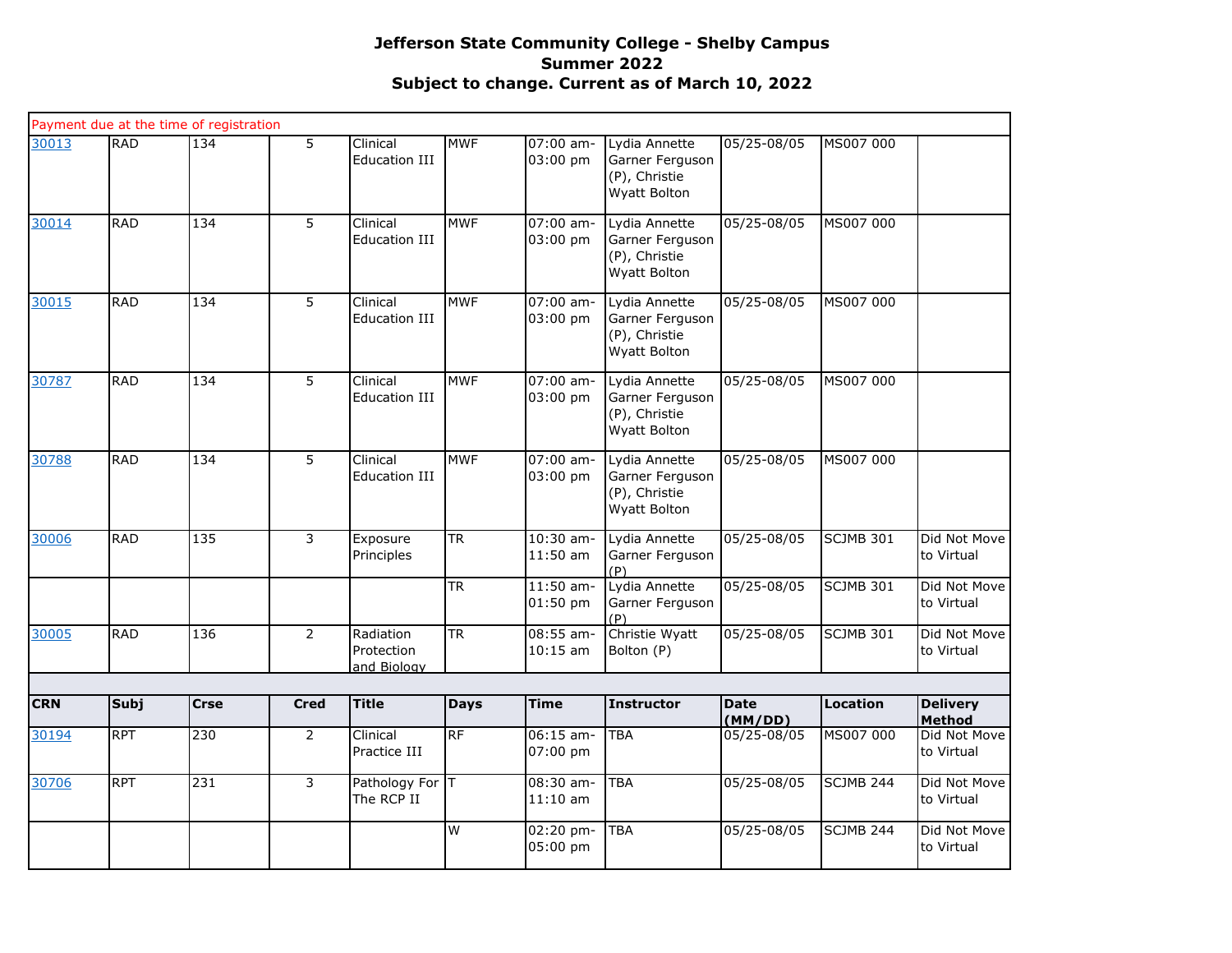| 30036<br><b>RPT</b><br>234<br>$\overline{4}$<br>3<br>30705<br><b>RPT</b><br>242<br><b>RPT</b><br>244<br>$\overline{2}$<br>30707 | Mechanical<br>Ventilation<br>For The RCP               | M<br>M      | 08:30 am-<br>$11:10$ am   | <b>TBA</b>                          | 05/25-08/05            | <b>SCJMB 244</b>     | Did Not Move<br>to Virtual                           |
|---------------------------------------------------------------------------------------------------------------------------------|--------------------------------------------------------|-------------|---------------------------|-------------------------------------|------------------------|----------------------|------------------------------------------------------|
|                                                                                                                                 |                                                        |             |                           |                                     |                        |                      |                                                      |
|                                                                                                                                 |                                                        |             | 11:40 am-<br>05:00 pm     | <b>TBA</b>                          | 05/25-08/05            | SCJMB 244            | Did Not Move<br>to Virtual                           |
|                                                                                                                                 | Perinatal &<br>Pediatric<br>Respiratory<br>Care        | W           | $08:30$ am-<br>$11:10$ am | <b>TBA</b>                          | 05/25-08/05            | <b>SCJMB 244</b>     | Did Not Move<br>to Virtual                           |
|                                                                                                                                 |                                                        | W           | $11:40$ am-<br>02:20 pm   | <b>TBA</b>                          | 05/25-08/05            | <b>SCJMB 244</b>     | Did Not Move<br>to Virtual                           |
|                                                                                                                                 | <b>Critical Care</b><br>Consideration<br>s For The RCP | т           | $11:40$ am-<br>$01:10$ pm | <b>TBA</b>                          | 05/25-08/05            | <b>SCJMB 244</b>     | Did Not Move<br>to Virtual                           |
|                                                                                                                                 |                                                        | т           | $01:10$ pm-<br>03:50 pm   | <b>TBA</b>                          | 05/25-08/05            | SCJMB <sub>244</sub> | Did Not Move<br>to Virtual                           |
|                                                                                                                                 |                                                        |             |                           |                                     |                        |                      |                                                      |
| <b>CRN</b><br>Subj<br><b>Crse</b><br><b>Cred</b>                                                                                | <b>Title</b>                                           | <b>Days</b> | <b>Time</b>               | <b>Instructor</b>                   | <b>Date</b><br>(MM/DD) | <b>Location</b>      | <b>Delivery</b><br>Method                            |
| <b>SPH</b><br>106<br>3<br>30809                                                                                                 | Fundamentals TR<br>of Oral<br>Communicatio             |             | $10:45$ am-<br>12:45 pm   | David Tarell<br>McKinney (P)        | 05/25-08/05            | SCGSB 217            | Hybrid/Blend<br>ed and Did<br>Not Move to<br>Virtual |
| <b>SPH</b><br>107<br>3<br>30925                                                                                                 | Fundamentals MW<br>of Public<br>Speaking               |             | 10:45 am-<br>12:45 pm     | <b>Summer Powell</b><br>Aldrich (P) | 05/25-08/05            | SCGSB <sub>215</sub> | Hybrid/Blend<br>ed and Did<br>Not Move to<br>Virtual |
| <b>SPH</b><br>$\frac{1}{2}$<br>3<br>30852                                                                                       | Forensics<br>Workshop I                                | M           | 05:00 pm-<br>07:00 pm     | Janice Corinne<br>Ralya (P)         | 05/25-08/05            | SCGSB 215            | Hybrid/Blend<br>ed and Did<br>Not Move to<br>Virtual |
| <b>SPH</b><br>$\overline{3}$<br>30853<br>124                                                                                    | Forensics<br>Workshop II                               | M           | 05:00 pm-<br>07:00 pm     | Janice Corinne<br>Ralya (P)         | $05/25 - 08/05$        | <b>SCGSB 215</b>     | Hybrid/Blend<br>ed and Did<br>Not Move to<br>Virtual |
| 30854<br><b>SPH</b><br>125<br>3<br>Workshop III                                                                                 | Forensics                                              | M           | 05:00 pm-                 | Janice Corinne                      | 05/25-08/05            | <b>SCGSB 215</b>     | Hybrid/Blend                                         |